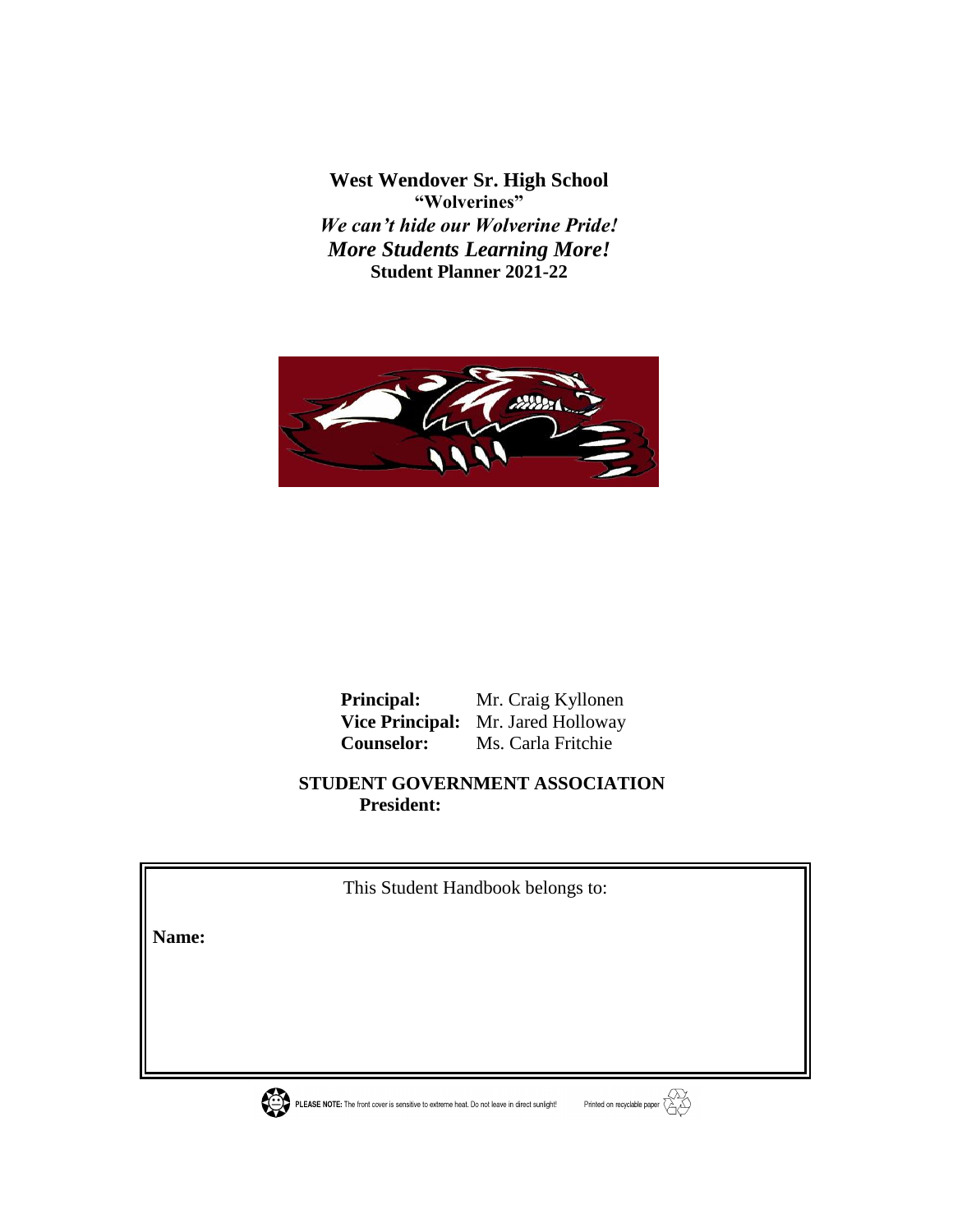### **NOTICE OF NONDISCRIMINATION ON THE BASIS OF SEX UNDER TITLE IX**

Elko County School District ("the school district") does not discriminate on the basis of sex in the education program and activity it operates. The school district is required by Title IX not to discriminate in such a manner. The requirement not to discriminate in the school district's program or activity extends to employment.

The school district's Title IX Coordinator is:

Ray Smith Elko County School District 850 Elm Street Elko, Nevada 89801 775-738-5196 rsmith@ecsdnv.net

Inquiries about the application of Title IX to the school district may be referred to the school district's Title IX Coordinator, or to the Assistant Secretary for Civil Rights of the U.S. Department of Education, 400 Maryland Ave., S.W., Washington, D.C. 20202, or both.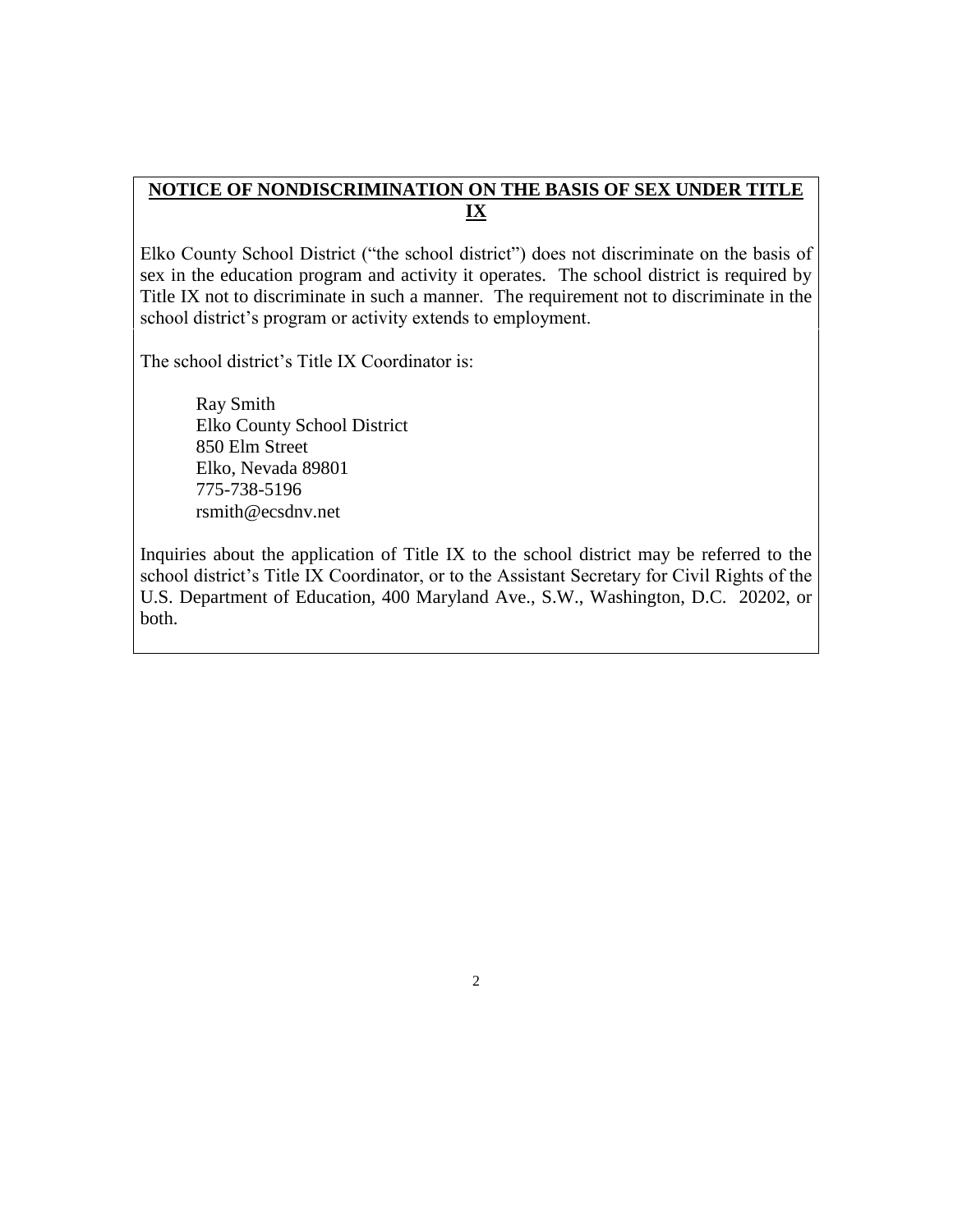#### **PRINCIPAL'S MESSAGE**

The West Wendover Senior High School staff, faculty, and administration wish you a productive and successful 2021-22 school year. I encourage every student to get involved in the many activities that are offered at our school. Becoming involved in extracurricular and co-curricular activities will make your attendance at West Wendover Jr. / Sr. High School more meaningful.

The purpose of this handbook is to give you a better understanding of the rules, policies, and procedures which are a part of everyday life at WWHS. It will also help to explain our instructional program, school activities, and student expectations. Please take time to share this handbook with your parents so they may become aware of the many opportunities, educational offerings, and challenging experiences you will encounter this school year.

West Wendover High School are committed to educational excellence and in making WWHS an outstanding school. We are committed to improving our test scores and to provide conditions where learning takes place. We all need to work together this year to accomplish this goal.

Sincerely,

Mr. Kyllonen, Principal Mr. Holloway, Vice Principal

#### **WEST WENDOVER HIGH SCHOOL BELIEFS**

- 1. All students can learn.
- 2. Student learning is the chief priority for the school.
- 3. Student learning must be applicable to the real world.
- 4. Students need a challenging learning environment which includes a variety of teaching methods to accommodate differences in learning styles.
- 5. Each student is a valued individual with unique physical, social, and emotional needs.
- 6. Students learning assessments should include a variety of opportunities to demonstrate their achievement and its application to real-world situations and work such as portfolios and projects in addition to paper and pencil testing.
- 7. A student's self-esteem is enhanced by positive relationships and mutual respect among and between students and staff.
- 8. Students need a committed school staff whose goal is to continually seek for improvement in teaching standards to enable students to become confident, self-directed, lifelong learners.
- 9. Student learning is enhanced through regular attendance.

#### **ADDRESS AND TELEPHONE NUMBERS**

West Wendover Jr. / Sr. High School is located at 2055 Elko Avenue, P.O. Box 3830, West Wendover, NV 89883. The school phone number is 664-3940. The school fax number is: 664-3944

#### **SCHOOL CALENDAR**

| August 30 <sup>th</sup> | First Day of School  |
|-------------------------|----------------------|
| September 3rd           | Fair Day (no school) |

3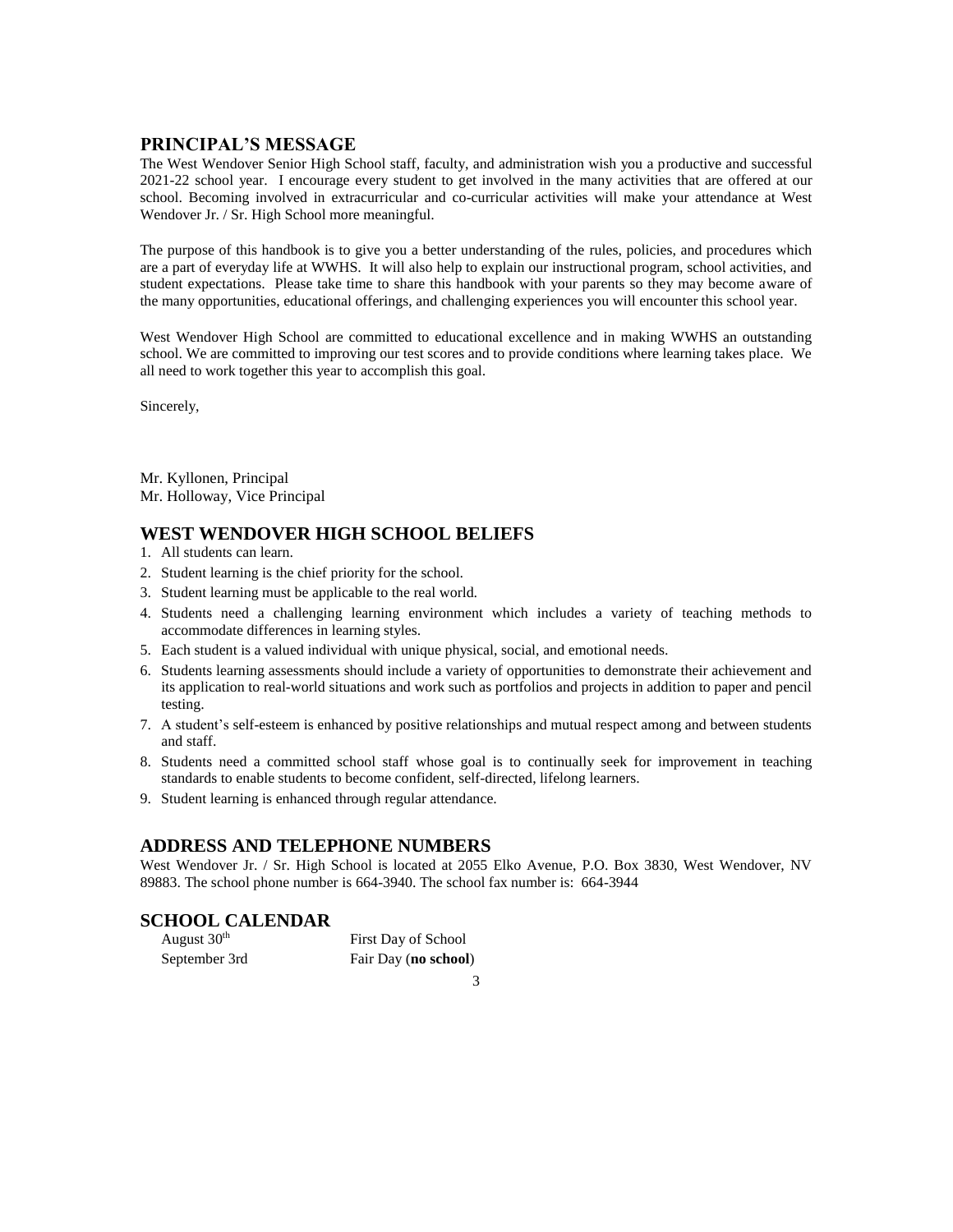| September 6th               | Labor Day (no school)                  |
|-----------------------------|----------------------------------------|
| October 28th                | End of 1st Nine Weeks                  |
| October 29th                | Nevada Day (no school)                 |
| November $3rd/4th$          | Parent/Teacher Conferences             |
| November 11th               | Veterans Day Observance (no school)    |
| November $25th/26th$        | Thanksgiving Holiday (no school)       |
| December 20th - January 1st | Winter Break (no school)               |
| January 18th                | Martin Luther King Day (no school)     |
| January 20th                | End of 1st Semester                    |
| January 21st                | Professional Development – No Students |
| February 21st               | President's Day (no school)            |
| March 24th                  | End of 3 <sup>rd</sup> nine weeks      |
| March $29th$ & 30th         | Parent/Teacher Conferences             |
| April 4 <sup>th</sup> -8th  | Spring Break (no school)               |
| May 30th                    | Memorial Day (no school)               |
| June 9th                    | Last Day of School                     |
| June $12th$                 | Summer School and Registration         |
|                             |                                        |

#### **STUDENT RIGHTS AND RESPONSIBILITIES**

Students have the right to expect:

- An atmosphere that is conducive to learning.
- A curriculum that is challenging, yet appropriate to their needs.
- Teachers whose desire is to create an interest in learning.
- Fair and unbiased treatment from teachers and administrators.
- To be informed of those areas of policy that directly affects their performance and education.
- Free and open dialogue with the administration on items of mutual interest and concern.
- Channels of appeal to be open to arriving at satisfactory solutions.
- Those who abuse the rights of others to be properly disciplined.
- Leadership and guidance in their educational careers and post-high school endeavors.

Responsibilities make rights possible. In order to secure the aforementioned rights, a student has the following responsibilities. A student has the responsibility to:

- Take full advantage of the educational opportunities afforded them.
- strive always for the excellence of performance in all activities in the home, school, and community.
- be punctual.
- Not jeopardize the learning opportunities of other students.
- gather facts through proper channels and meaningful dialogue prior to drawing critical conclusions.
- be prepared for class by bringing all necessary materials to class.
- complete and turn in all assignments.

Students should recognize that in all probability they will be shown the same courtesies as they display toward their peers, teachers, and administrators.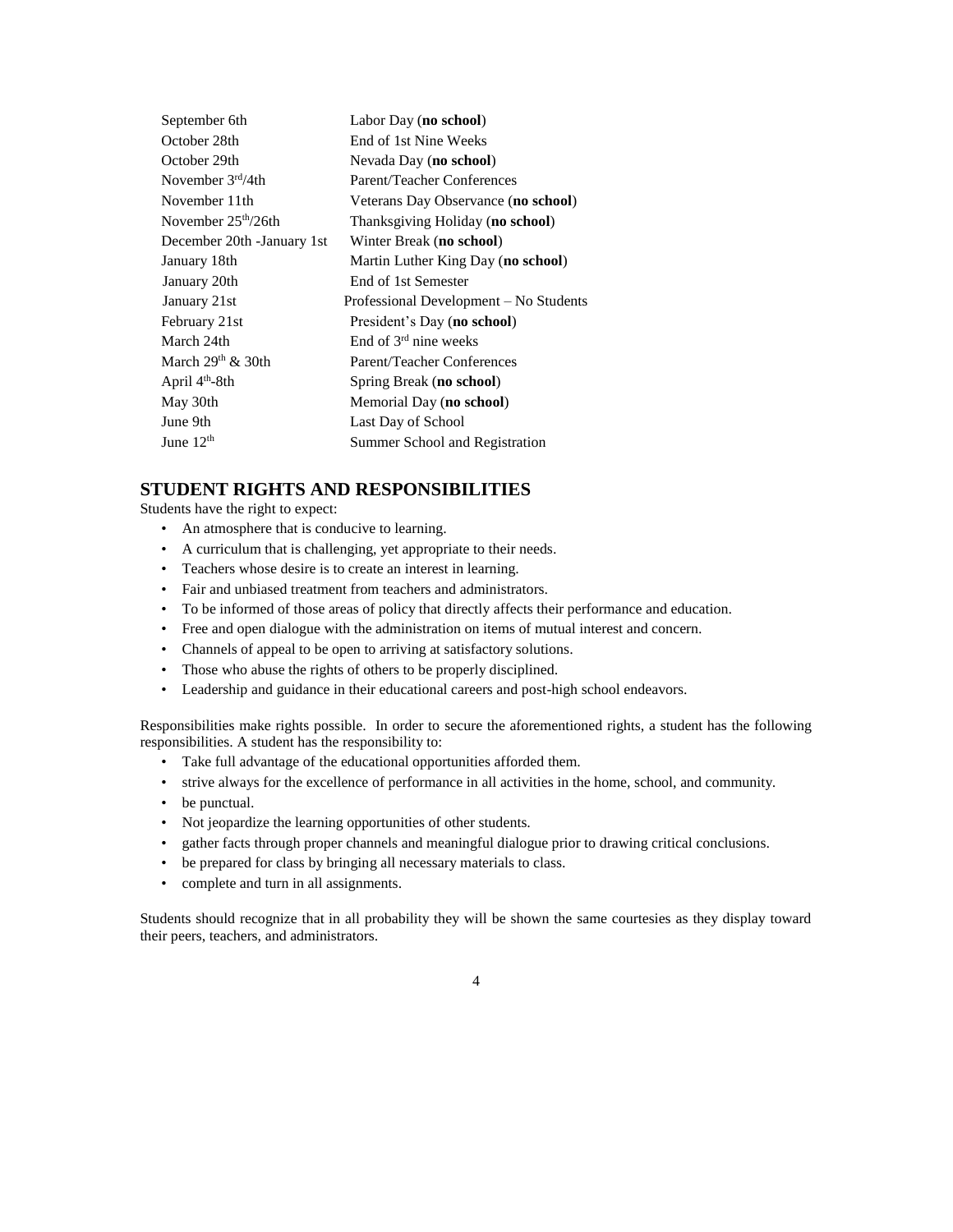#### ELIGIBILITY TO REPRESENT THE SCHOOL IN EXTRACURRICULAR ACTIVITIES & ATHLETICS

#### **I.D.F.A. Eligibility to Represent the School**

Participation in the extra-curricular programs for the Elko County School District is to be considered a privilege and not a right. It should not be considered by all that the program is larger than each individual. Participants represent every student, team member, parent and staff member, and always must be aware of community and school pride. Any participant that wants simply to represent himself or herself cannot make the contribution necessary to meet common goals of the program.

Participants in the extra-curricular program choose burdens and make sacrifices that are normally above and beyond those of other student body members. You have chosen to represent the school and community. We require you to do this in such a manner that will provide you with a rewarding experience and establish a reputation for the activity that will bring pride to you, the community and the school.

The following are to be considered eligibility requirements for students who participate in interscholastic activities, co-curricular activities, and clubs at any Elko County School District school.

Students participating in NIAA sanctioned sports and/or activities that have state or national affiliations are subject to the regulations and discipline prescribed by those organizations in addition to this policy.

#### **I. ACADEMIC ELIGIBILITY**

- 1. A student must:
	- a. Maintain a grade point average of not less than 2.0 for the immediately preceding semester. Students failing to maintain a grade point average of less than 2.0 for the immediately preceding semester will be ineligible until grades are checked at the next nine-week period; and
	- b. Receive a passing grade in each class in which he or she enrolls during the season for the sanctioned sport.
- 2. Grades for students eligible under (1.) (a.) are checked every 3 weeks. A student who receives a failing grade in any course at any three-week grade check shall be placed on probationary status for one week.
	- a. A student on probationary status remains eligible to participate in the sport during the probationary week but is subject to a mandatory grade check on Friday of the probationary week.
	- b. If a student on probationary status continues to have a failing grade at the grade check made on Friday of the probationary week, then the student shall be declared ineligible the following Monday through Saturday.
	- c. A student who has been declared ineligible following the probationary week shall have grades checked weekly until the student becomes eligible even if this period of time goes beyond the next three-week grade check. Once declared eligible, the student shall be checked again at the regular three-week grade check and would be entitled to another probationary week.

#### **II ATTENDANCE**

Absence from school the day of or immediately prior to a practice or athletic contest without an exempt absence or a pre-arranged excuse shall eliminate the student from practice and/or game(s). Exempt absences are: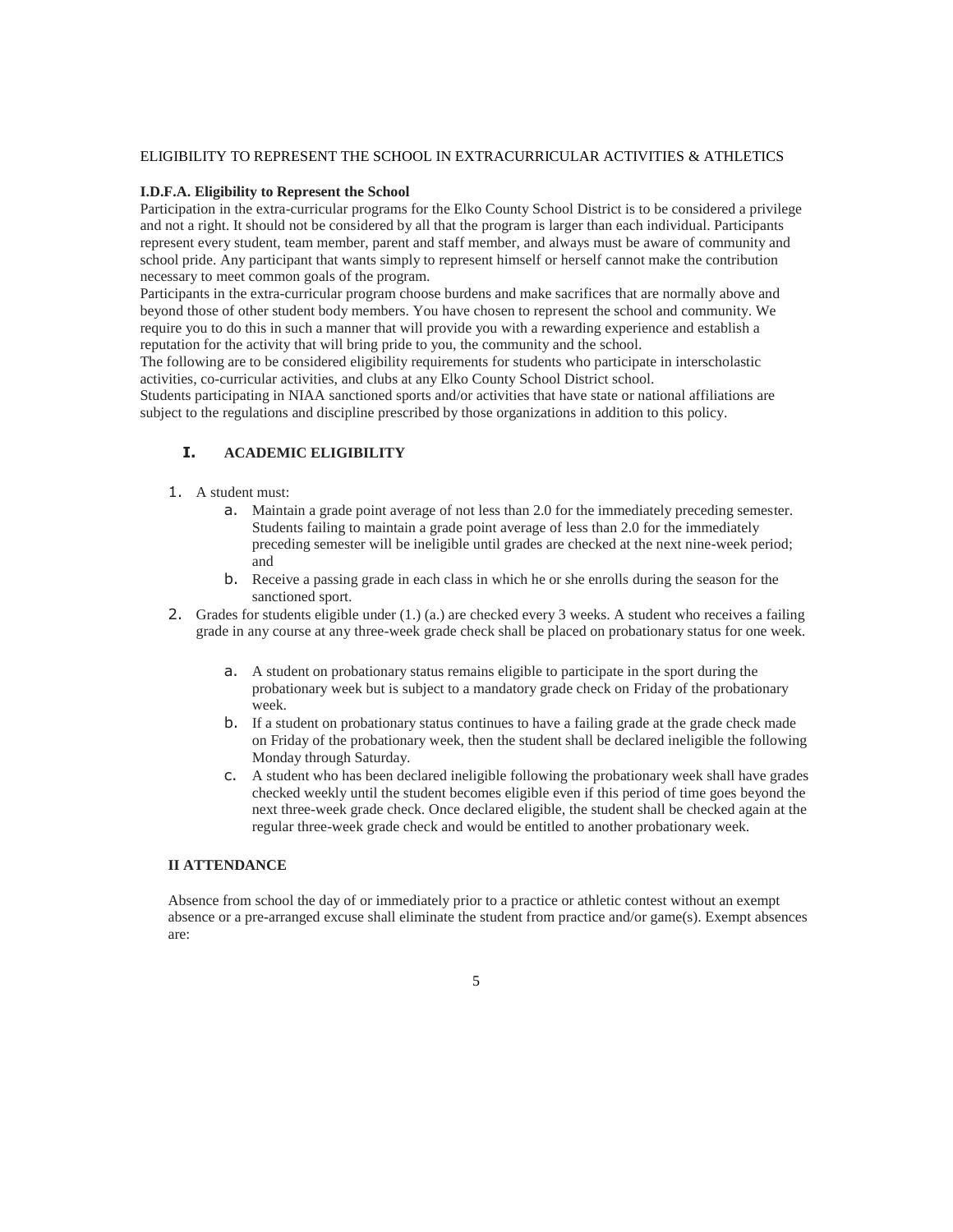- 1. Doctor verified medical release,
- 2. School nurse verification,
- 3. Pre-arranged educational experiences, or
- 4. Verifiable family emergencies.

#### **III GENERAL CONDUCT**

Students are to act responsibly while at school, and at school-sponsored activities. Obviously, all possible situations cannot be covered in writing. Suspension from activities may be made by the school administration in the best interest of the school.

#### **COUNSELOR'S CORNER**

Guidance and counseling are part of the educational programs intended to promote the total development of students. To supplement, strengthen, and make more meaningful, all other phases of an individual's education, the counselor helps students:

- Individually and in groups with their concerns, plans, goals, and achievements.
- understand themselves and others to strengthen cooperation and interactions.
- establish and maintain healthy relationships with others.
- learn decision making and interpersonal skills.
- gain optimum benefit from their school experience.

Those students wishing to see the counselor need to stop by the counselor's office and put their name on the sign in sheet. Students will then be called from a class in turn. DO NOT WAIT IN THE COUNSELOR'S OFFICE. Return to class, and you will be called from there. The list will be checked periodically to accommodate your needs.

If there is an emergency and you need to see the counselor, please let a teacher or the secretary know and the counselor will be informed of the emergency and schedule you in as soon as possible.

The counseling office is a tool to be used for self-discovery or for making future plans. We are in the process of building a career center which provides updated information, including books, videos, the Nevada Career Information System, and internet access, on colleges, vocations, and available scholarships. It would be to your benefit to use the Career Center as much as possible beginning in your freshman year.

#### **CHANGING AND / OR DROPPING CLASSES**

All requests to change schedules or drop classes must be completed before the end of the **first week of each semester in which the change is requested.** Only legitimate class change requests will be honored. If, for any reason, a class must be changed after the deadline it must be approved by the school's administration prior to the request. Any materials that have been issued prior to dropping a class must be returned.

#### **TESTS**

The **Nevada End of Course Exams** will be given to all students who have completed Algebra 1, Geometry, English 1 and English II. This examination is mandated by state law.

All **students must take the MAPs** in the content areas of mathematics and reading. These tests are used to determine achievement and ability level of students. They are used by the school to determine ability levels for academic placement.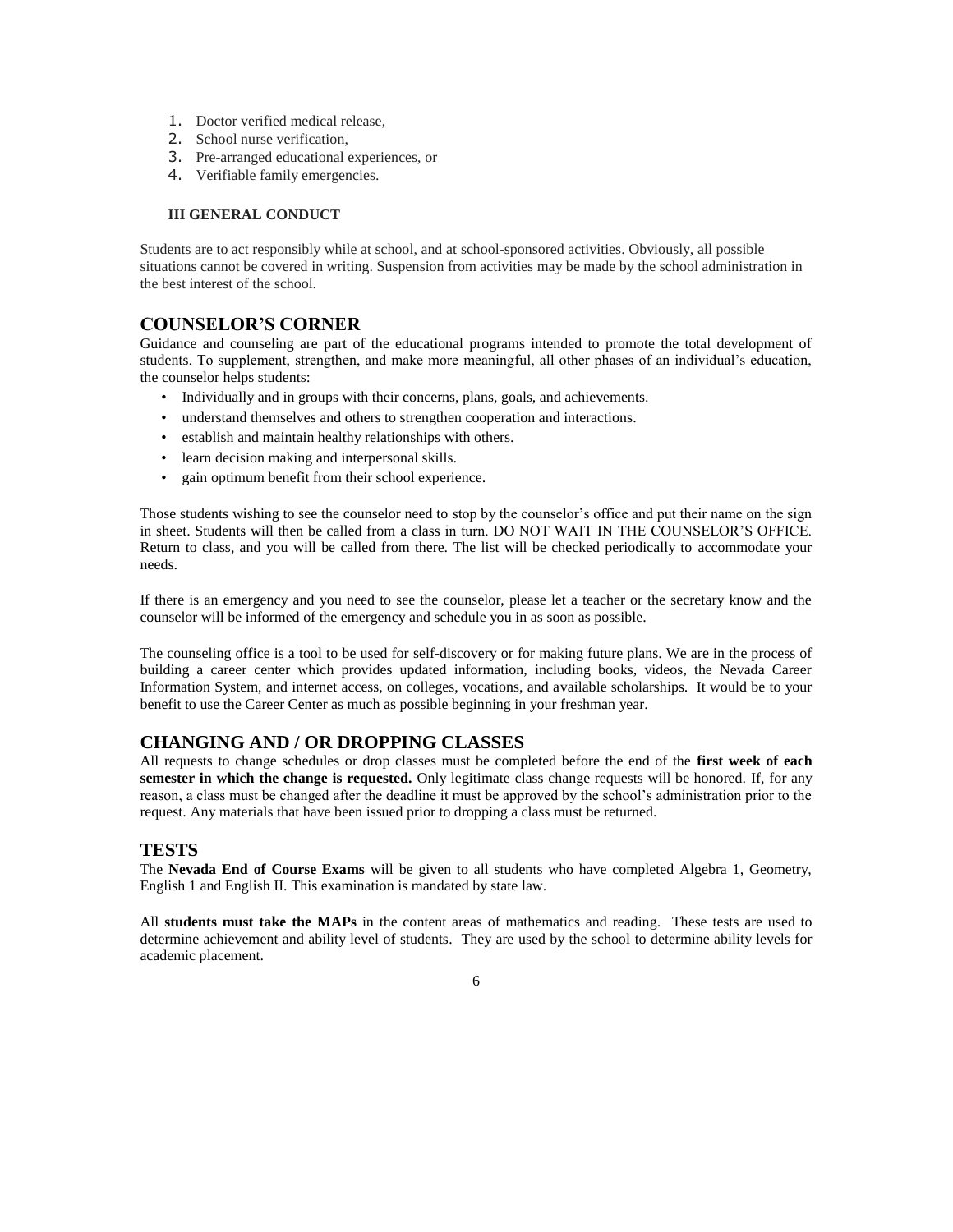ACT test must be taken in order to graduate as per state law. This test is given to all 11<sup>th</sup> grade students.

#### **PROGRESS REPORTS AND INFINITE CAMPUS**

Progress reports are often used by parents and students in improving academic performance. Parents wishing to have more frequent progress checks may access Power School to view their grades. Teachers update Power School grades weekly.

#### **REQUEST FOR EARLY EXAMS**

Each year we receive numerous requests to permit students to take their final examinations early. Semester and final examinations will not be given early unless approved by both teacher and administration. If a student or parent insists on withdrawing a student prior to completing the examination, the final grade will be determined by weighing the examination and grades for each day missed as zero.

#### **ADDITIONAL CREDIT SOURCES**

West Wendover Sr. High School has incorporated numerous opportunities for high school students to earn credit outside of the regular school day. Some of the alternatives to students are as follows:

Correspondence courses, dual credit with Great Basin College, A+ and Nevada Virtual Academy. Parents and/or students seeking additional information should contact their counselor.

#### **SCHEDULE CHANGES**

Since advanced planning and guidance are provided for each student prior to registration, only **limited** changes should be required after formal registration. **NO changes will be allowed after the third week of each semester.** Personal preferences for a particular instructor or personality conflicts are not valid reasons for a schedule change. Classes cannot be dropped after the third week of each semester without approval of the principal.

#### **MATRICULATION**

Matriculation to the next grade level in high school is based strictly on credits earned, NOT YEARS IN ATTENDANCE.

#### **GRADES: DEADLINES AND MAKE-UP WORK**

For an excused absence, work may be made up and full credit is given. Elko County School District policy mandates that two days will be given for each day missed completing make-up work. If an assignment or test is announced while the student is present in class, for a particular date and the student is absent on that date, he/she will be required to turn in the assignment or take the test immediately upon returning to school. For an unexcused absence, while work must be made up by the student, credit given for that work may be discounted by the teacher. However, if prior to the absence the student arranges a make-up procedure with the teacher, full credit will be given.

Incompletes may be issued for extenuating circumstances. All time limits for making up incomplete work will be established by the teacher and student and approved by the principal. These time limits should not exceed two weeks. Unusual circumstances will be given special consideration. Any incomplete grade not made up by the agreed time will be recorded as a failing grade.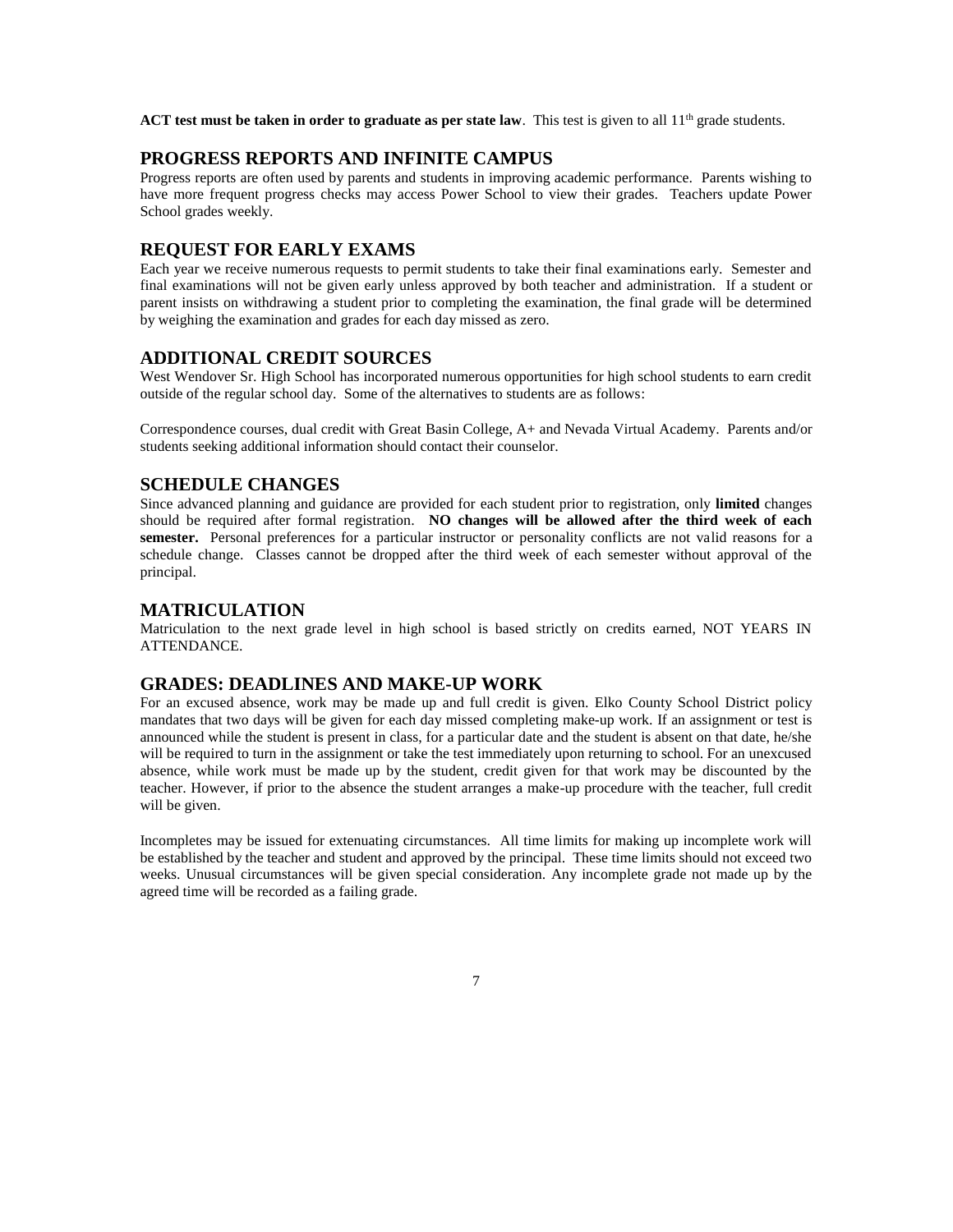#### **ATTENDANCE PROCEDURES**

Regular attendance is an important ingredient for a successful education. Students need to be in class every day to benefit from the instructional programs. Classroom activities are difficult to duplicate for absent students. Simply completing daily assignments is not an adequate substitute for missed classes. **NRS law states that any student missing 6 unexcused classes on a block schedule may not receive credit.** 

Emergency absences can never be planned. However, family trips or appointments with health care professionals usually are known prior to the absence. In such a case, students must make pre-absence arrangements with their instructors at least two days prior to the absence.

If unexpected illness or emergencies occur during the day, students will be excused only by the nurse's or principal's office. **Students are never to leave the campus without first being excused.** Leaving school or "skipping" a class for no legitimate reason is unacceptable behavior. The direct consequence for such behavior will be an assignment to an ISS or detention.

Any student who is absent because of illness must have a valid excuse upon return to school a written excuse must be presented to the attendance office. All other absences must be pre-arranged. The attendance office will issue an admit slip which will then allow the student admittance to classes for the remainder of the day. A person who does not present an excuse for being absent from school will be given a "note pending" admit and will have three days in which to bring an excuse. Failure to produce a note to excuse the absence will result in truancy.

In the interest of consistency, the following policies will be observed in the determination of "excused" and "unexcused" absences and tardies. Requests for exceptions not included in the policies should be referred to the Principal's office.

**Excused Absences** - Those absences resulting from:

- School-sponsored activities, field trips, and excursions.
- Participation in school-approved educational endeavors.
- Illness or injury which is a doctor or school nurse verifiable
- Verifiable medical, dental, professional appointments.
- Natural or verifiable family disasters.
- Verifiable court appearances.

**Unexcused Absences** -Those absences resulting from:

• All absences (regardless of reasons) which are not authorized by notes or phone calls from parents in advance or upon return to school.

- Personal vehicle failure (inability to start, out of gas, flat tires, etc.)
- Oversleeping or resting up from strenuous or late-night activities.
- Work for employers.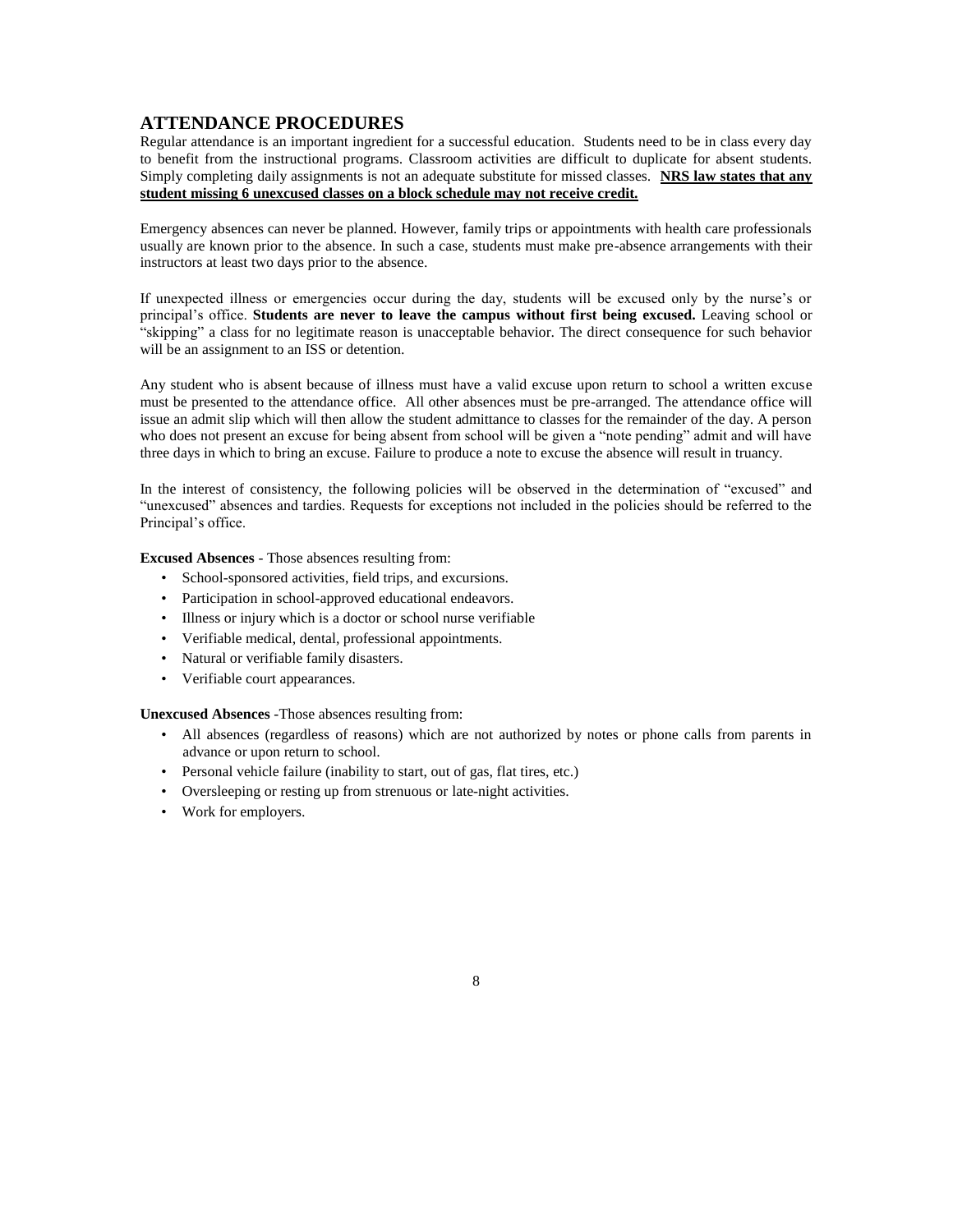### **TIMELINESS IS EXPECTED (T.I.E.) PROGRAM**

Tardiness to class is a serious problem. When the final bell sounds each period, teachers are required by law to take attendance. When a student arrives late, the instruction is interrupted. Tardiness affects teachers, classmates, and parents in the school-learning environment. Tardies at West Wendover High School is excessive which prompted a committee of teachers and administrators to develop a tardy policy to address this concern.

The West Wendover High School faculty and staff, as well as the Elko County School District, recognize the problem of student tardiness to class as a serious disruption of the educational atmosphere. The distractions caused by students arriving late to class are an infringement on the educational rights of other students. Certain elements of instructional activity and learning are irrevocably missed when students arrive late to class. At West Wendover Jr. / Sr. High we value every educational minute of instruction. The following is the new policy that was created after many hours of deliberation and discussion. Teachers are encouraged to have an activity at the beginning of each class whereby tardy students lose daily points.

We at West Wendover High School believe that all students deserve a quiet, uninterrupted environment for learning. When students are in class on time, they will have a more successful experience in school and develop a very important skill for life. All students will benefit from following school rules.

Our Timeliness is Expected (TIE) Program went into effect on October 10, 2005. **Please understand the intent of this program.** Learning to be on time is a basic skill for success every person needs to possess. Not only is your child developing skills for success in school but for the rest of their lives. Being on time at school may require special attention on your part as a parent.

When your child is tardy to any class during the school year, he/she will bring home a TARDY SLIP. The TIE Tardy Program requires that a parent bring you to school the next day and sign you back into at the designated area near the front of the school between 7:45 and 8:25.

If you arrive late to class because you were with another teacher or an administrator, you are to present a pass to your teacher signed by the staff member explaining the reason for your lateness. Otherwise, you will be counted as tardy.

#### **MINIMUM DAY ATTENDANCE POLICY**

*Assembly Bill 376 specifies: The Board of Trustees of each school district shall prescribe a minimum number of days that a pupil who is enrolled in a school in a district must be in attendance for the pupil to be promoted to the next higher grade.*

To ensure all students receive a quality education, it is important that the Elko County School District adopt a policy that requires students and parents to develop an attitude that attendance is an important aspect in a child's education. Students must be in class on a regular basis to ensure a quality educational experience. The following regulations are predicated on the premise that positive attendance habits will promote successful student career and life experiences. The policy requires an aggressive commitment to good attendance habits from students, parents, and staff.

Minimum Days of Attendance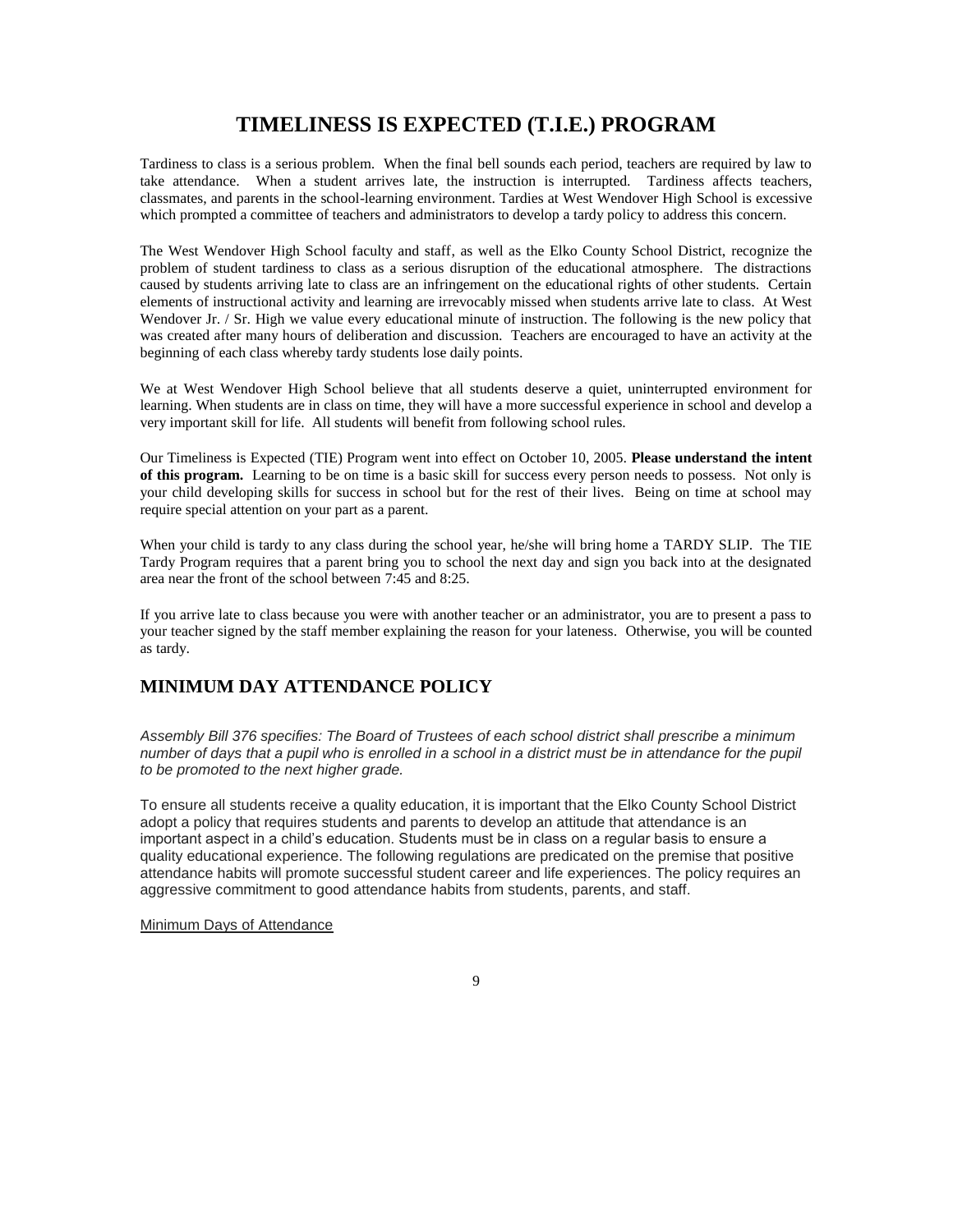Students are considered present in school when they are attending classes or school-sanctioned activities. By definition of N.R.S. 392.130, *"The teacher or principal shall give his written approval for a pupil to be absent if an emergency exists or upon the request of a parent or legal guardian of the pupil."* (Per Attorney General's Opinion 98-11 - *If a parent or guardian requests that his/her child be excused from school before the absence occurs, this request must be honored).* Students are absent when they fail to meet classes as scheduled for any reason other than attendance at a schoolsanctioned activity. All absences, including a portion of the school day, not to include tardies, shall be considered when calculating minimum day attendance.

**Communication between home and school is absolutely vital in** promoting and managing good attendance. The following guidelines have been developed to support efforts regarding parent notification and to warn students that they may be in danger of not being promoted or may lose credit for excessive absences.

#### Minimum Days of Attendance for Seventh Grade Through Twelfth Grade - Block Schedule

Less than *90 percent attendance in block scheduled periods enrolled each semester may result in loss* of credit(s). **Six or more block schedule periods missed per class**, per semester, may result in loss of credit.

Parent Notification Sixth Grade Through Twelfth Grade - Block Schedule

- Step 1 A letter indicating a student has missed two (2) blocks of the same class. This letter shall include a copy of this policy, a copy of the student's attendance records, and contact number/names of school staff who can assist parents with questions.
- Step 2 A letter indicating a student has missed four (4) blocks of the same class. This letter shall include a request for a parent/student conference with school administration and a reminder of the consequence of continued poor attendance, and possible intervention strategies.
- Step 3 A letter indicating a student has exceeded the District's attendance policy. This letter will include a request for parent/student conference with the school administration regarding loss of credit and/or appeal.

Exceptional Circumstances *Exceptions will be determined by the school principal.*

The following factors may be considered, but are not limited to, as unavoidable and/or defensible exceptions to the minimum number of attendance days:

- 1. Doctor verified medical release.
- 2. School Nurse Verification.
- 3. Prearranged education experiences outside of school.
- 4. Verifiable family emergencies.
- 5. Extended injury or illness which is doctor verified.
	- 10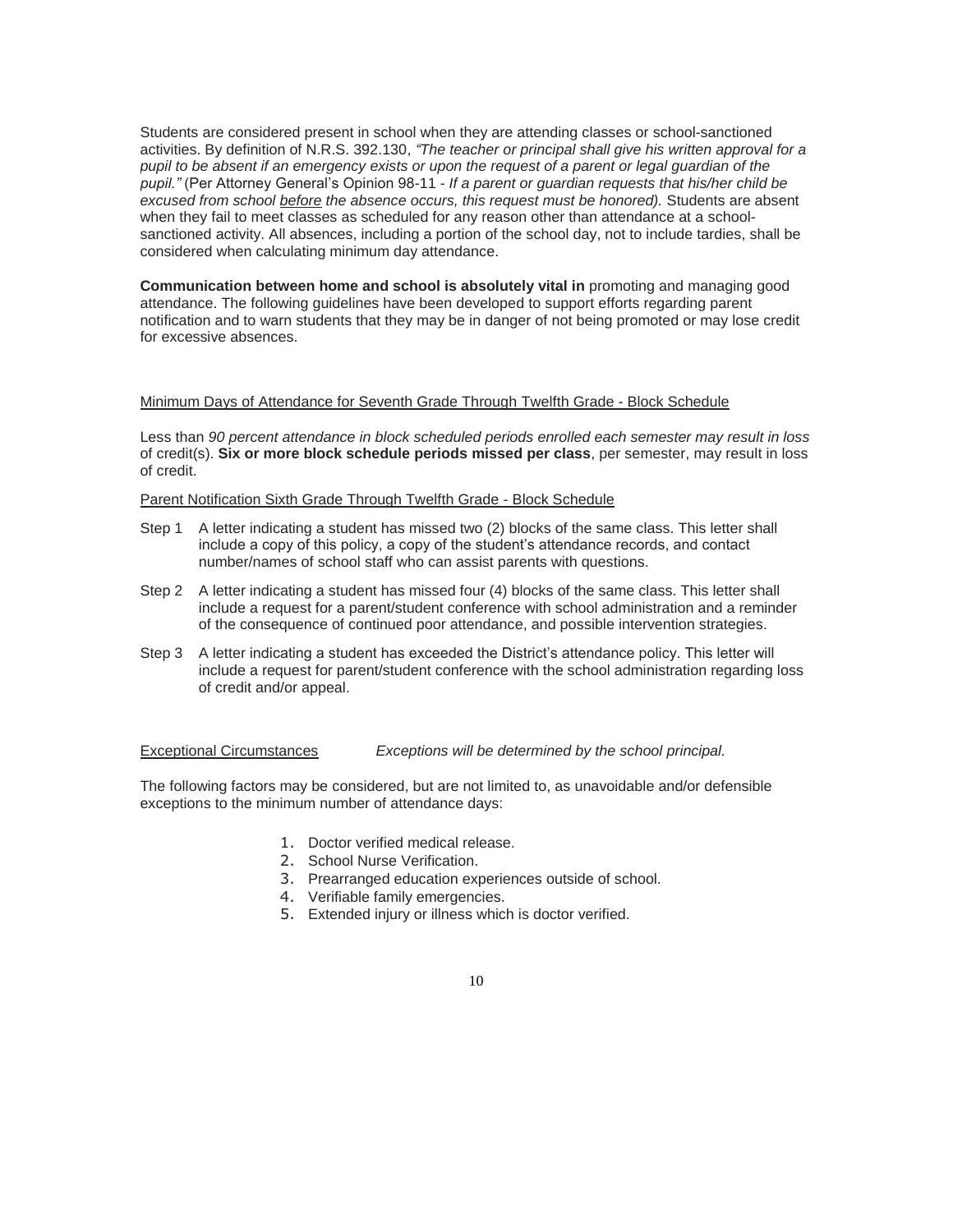6. Absences directly related to a student's identified disability.

#### **HABITUALLY TRUANT**

A pupil shall be deemed a truant if he/she is absent from school without the approval of the principal of the school which the pupil attends.

After a pupil is deemed a habitual truant, the West Wendover Police Department or juvenile probation will be called to issue citations to the pupil and to the parents/guardians. The pupil and the parent/guardian will be directed to appear in Juvenile Court for adjudication.

In addition, Nevada Revised Statutes (NRS) 392.140 states that any child who has once been declared a habitual truant and who in an immediately succeeding year is absent from school may again be declared a habitual truant.

#### **ABSENCES**

Students that have been absent for any reason **will have a minimum of two days for each day they were absent to complete formative and summative assessments** that were due while they were absent.

#### **OPEN CAMPUS HS –**

All students must remain on campus between the hours of 8:30 A.M. and 4:25 P.M.  $10^{th}$  through  $12^{th}$ -grade students may leave the school **grounds only during lunch or if a student has received advisory off-campus or has work privilege.** Parents wishing their child to be released from school for any reason **must come into the school and sign their child out.** Parents are discouraged from checking students out of school for reasons other than medical appointments or emergencies. **Students will not be allowed to sign themselves out of school or be released over the telephone.** Eighteen-year-old students have rights granted to them by legislative action. However, these students must conform to the same requirements as all other students if they wish to attend West Wendover High School.

#### **RULES OF BEHAVIOR**

The violation of the following rules of behavior by a student "on school property" may result in appropriate discipline of the student (Note this is not an all-inclusive list, the administration may discipline a student for any cause then deem appropriate):

- 1. Malicious damage to school property;
- 2. Willful disobedience to administrators, teachers, or other school personnel;
- 3. Possession of intoxicating liquor, a controlled substance or a counterfeit substance;
- 4. Using or being under the influence of an intoxicating liquor or a controlled substance;
- 5. Hazing in connection with any school or social activity relating to school;
- 6. Impairing the health, safety, or welfare of teachers, students, or other persons;
- 7. Impertinent language toward administrators, teachers, or other school personnel;
- 8. Use of profane or vulgar language;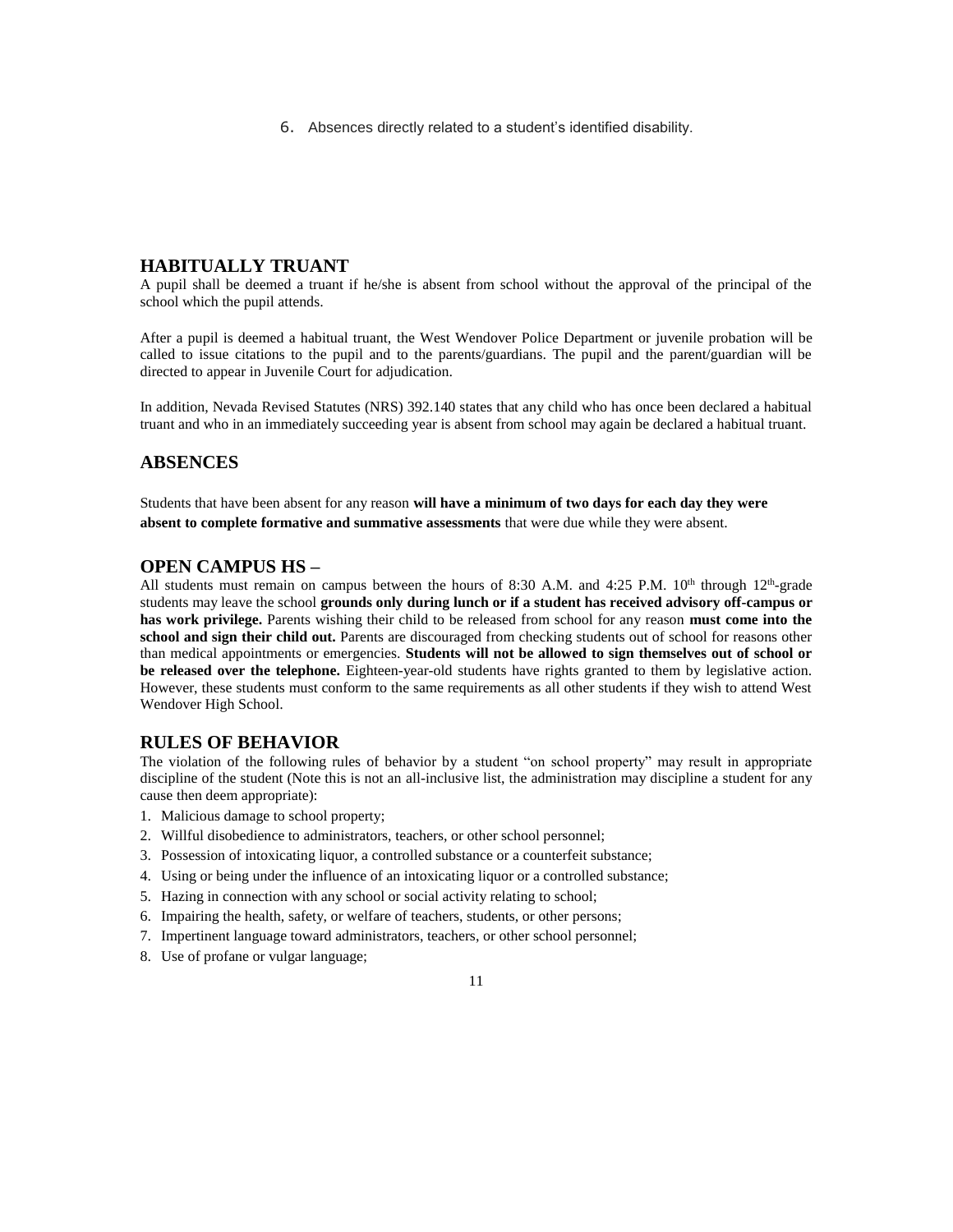- 9. Use of tobacco;
- 10. Sexual harassment of student(s), administrators, teachers, or other school personnel;
- 11. Scholastic Dishonesty.
- 12. Inappropriate use of computers and/or the Internet.
- 13. Being guilty of conduct which interferes with the maintenance of school discipline;
- 14. Being guilty of conduct which warrants the reasonable belief that disruption of school operations will likely result;
- 15. Committing any other act which is a crime under the Nevada Revised Statutes;

For purposes of this Policy, "on school property" includes conduct in a school vehicle, at a school function, or otherwise off school property that adversely affects the operation of the school.

The principal or vice principal shall have the authority to suspend for a period of not to exceed ten (10) days, any students who have committed one or more of the offenses listed above. When a student has been suspended 10 or more days, the principal shall immediately forward all relevant information, accompanied by the principal's recommendation to the Superintendent of Schools. Such recommendation may result in expulsion from school for the remainder of the school year. Parental conferences shall be an integral part of any readmission following a suspension.

#### **SEXUAL HARASSMENT**

It is the policy of the Elko County School District Board of Trustees to forbid sexual harassment of all students. The Board of Trustees will not tolerate sexual harassment activity of students by any students or any of its employees.

#### **Student Discipline: Bullying and Cyber-Bullying of Students Prohibited. General Policy Statement**

It is the policy and goal of the Elko County School District to provide a safe and respectful learning environment for all students and staff. No member of the Board of Trustees of the school district, nor employee of the Board of Trustees, including, without limitation, an administrator, principal, teacher or other staff member, nor any student of the school district shall engage in any conduct on or off school property which results in "bullying", or "cyber-bullying" of any student on school property, at an activity sponsored by a school or on any school bus.

#### **Definitions**

"Bullying" means a willful act which is written, verbal or physical, or a course of conduct on the part of one or more persons which is not otherwise authorized by law and which exposes a student repeatedly and over time to one or more negative actions which are highly offensive to a reasonable person and:

- 1. Is intended to cause or actually causes the student to suffer harm or serious emotional distress;
- 3. Poses a threat of immediate harm or actually inflicts harm on another person or to the property of another person;
- 4. Exploits an imbalance in power between the person engaged in the act or conduct and the person who is the subject of the act or conduct;

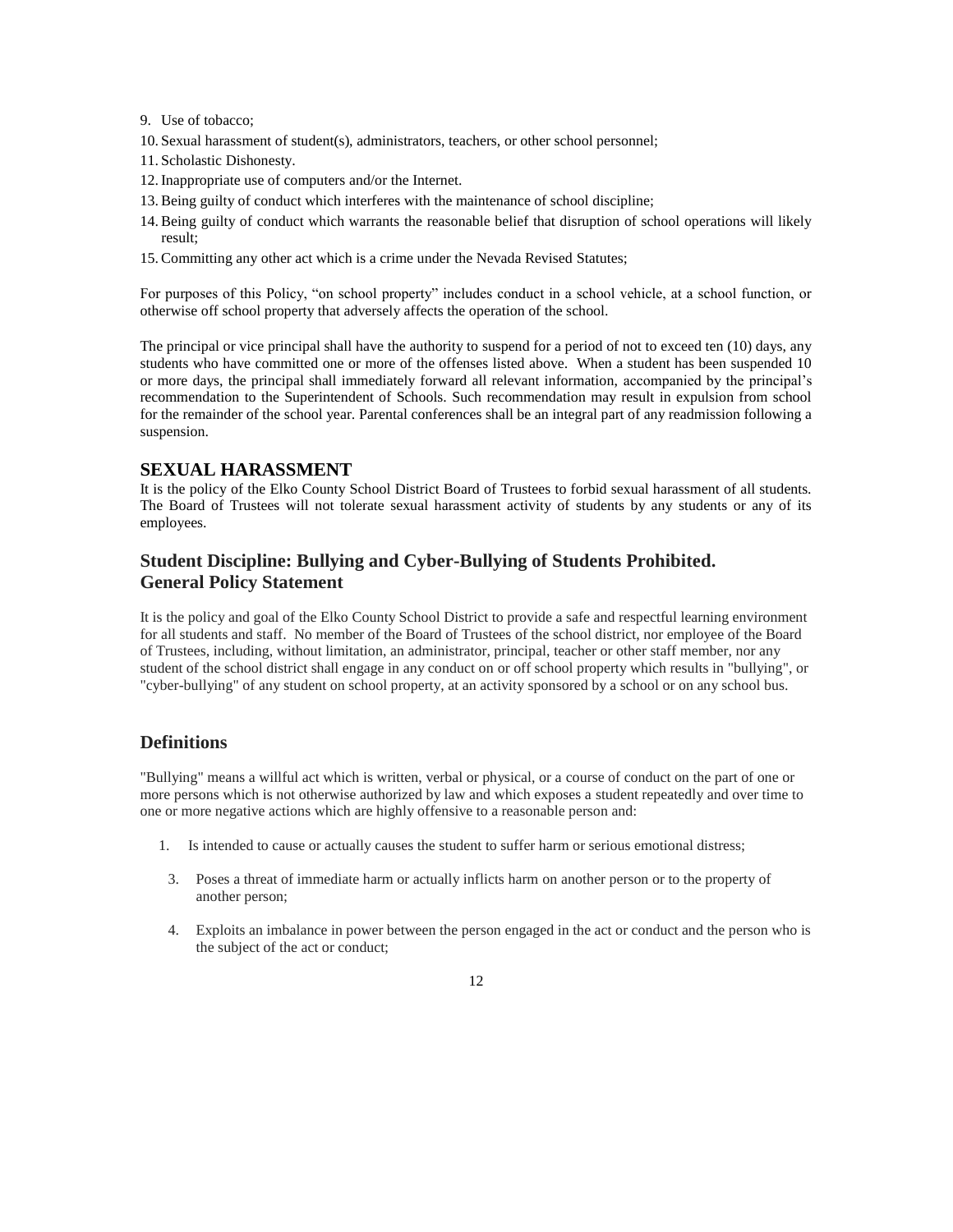- 4. Places the student in reasonable fear of harm or serious emotional distress; or
- 5. Creates an environment which is hostile to a student by interfering with the education of the student.

"Cyber-bullying" means bullying through the use of electronic communication. The term includes the use of electronic communication to transmit or distribute a sexual image of a minor. As used in this section, "sexual image" means any visual depiction, including, without limitation, any photography or video of a minor simulating or engaging in sexual conduct or of a minor as the subject of a sexual portrayal. "Sexual portrayal" means the depiction of a person in a manner which appeals to the prurient interest in sex and which does not have serious literary, artistic, political or scientific value.

#### **GANGS, GANG SIGNS, GANG ACTIVITY**

No student will use gang signs or graffiti, wear gang colors, clothing, jewelry or purport to be a member of any street gang on school grounds. Violation of this policy will result in the automatic suspension from school for up to 5 days.

#### **HABITUAL DISCIPLINARY PROBLEM**

Elko County School District Policy states that a student will be declared a habitual disciplinary problem if the school has written evidence which documents that in one year:

- The student has threatened or extorted or attempted to threaten or extort another student, or teacher or other personnel employed by the school.
- The student has been suspended for initiating at least two fights on school property.
- The student has a record of five suspensions from the school for any reason.

Students who have been declared a habitual disciplinary problem must be suspended or expelled from the school for a period **equal to at least one semester**. For the period of suspension or expulsion, the student must receive equivalent instruction authorized by the State Board pursuant to NRS 392.070.

#### **HALL PASSES**

All students **must have a hall pass** given by the **classroom teacher before they may be excused** from a classroom. Students must have a hall pass while in the hallway.

#### **GRADES 9-12 PROMOTION POLICY**

Students from the ninth through the twelfth grade shall be promoted on the basis of credits earned. Ninth grade students shall have six credits earned before being classified as a tenth-grade student; tenth-grade student, twelve credits before being classified as an eleventh-grade student; and eleventh-grade student, eighteen credits before being classified as a twelfth-grade student.

# **STUDENT DRESS CODE**

 Good taste in the choice of clothing and proper grooming set the tone for a good high school. Although it is not within the province of the school to dictate styles, it is our responsibility to strive for a learning atmosphere. Anything which might distract from that must, in fairness to all, be discouraged. In an effort to assist our students and their parents, the school has established the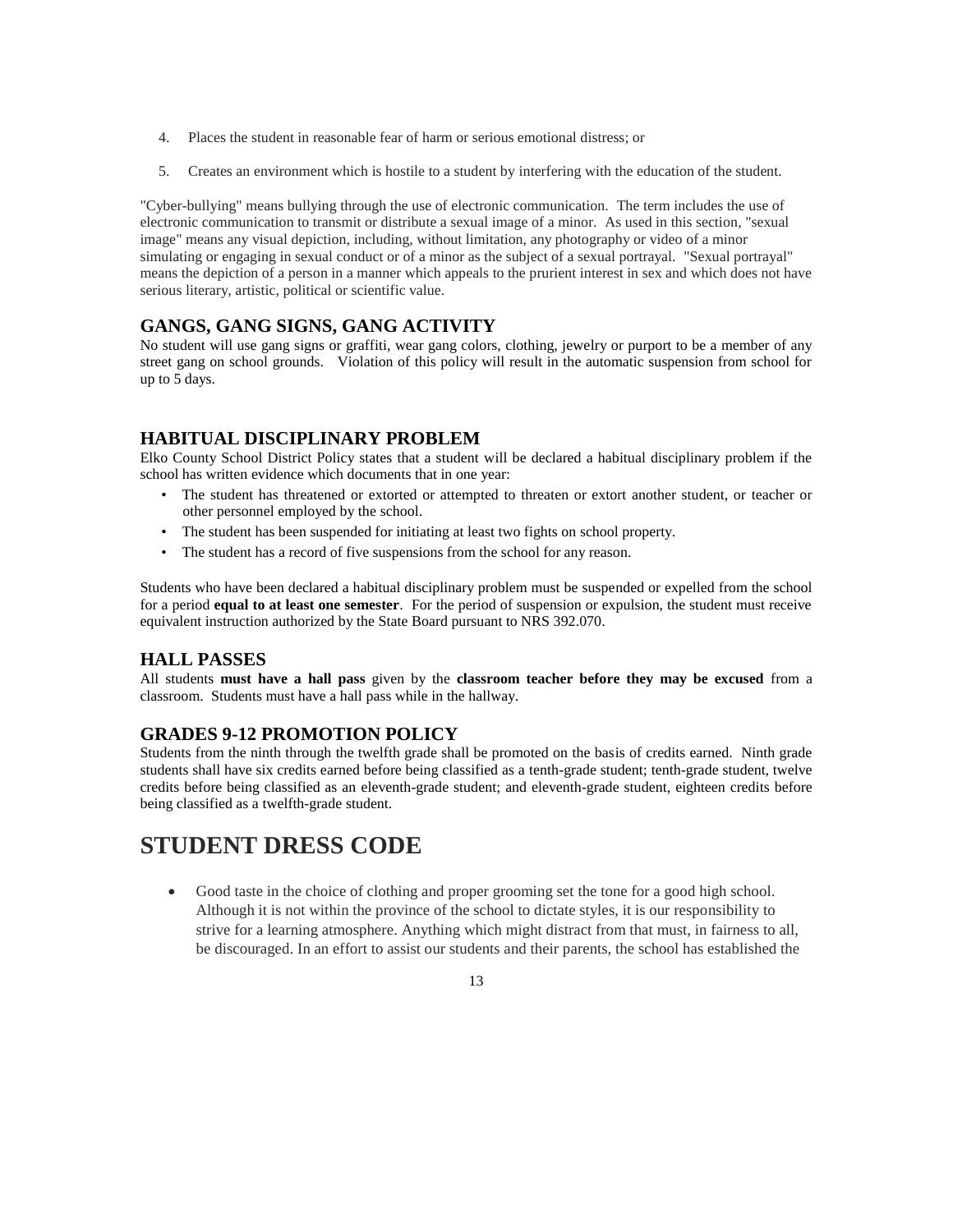following dress code. All students are expected to abide by the following requirements when dressing for school.

- *Hats or headdresses are not allowed*
- Obscenities or vulgarities in word or picture are not permitted.
- Drug or alcohol references are not permitted.
- Harassing or biased words or pictures related to race, religion, gender, national origin, or sexual orientation are not permitted.
- *Appropriateness of Attire*
- Undergarments should not be visible (boxer shorts, bras, panties, etc.).
- Midriffs (abdomens or lower backs) should not be visible.
- Cleavage should not be visible.
- Tube tops, halter tops, and single-strap tops are not permitted.
- Spaghetti strap tops can only be worn with another shirt over them.
- Shirts that are sheer and/or expose the torso (without another shirt worn under them) are not to be worn.
- Shorts, or skirts shorter than finger lengths is not allowed.
- Extremely tight/form-fitting articles of clothing are not to be worn.
- Articles of clothing with tears or slits that expose skin not normally visible under the other guidelines of this dress code are also not allowed.
- Chains or spikes of any kind are not allowed.

#### **Additional Student Dress Code Requirements**

- Footwear must be worn at all times.
- Students may not wear hoods, hats or other head coverings in the building until the bell rings at the end of the school day.

#### **Procedures for Dress Code Violations**

- The student will be discreetly referred to the office as soon as possible.
- The administrator/front office will explain the inappropriateness of the student's attire.
- The parent/guardian may be contacted and given an explanation of the violation.
- The student will be allowed to change clothes if clothing is available.
- The student may be assigned detention or sent home if a student cannot change into acceptable clothing.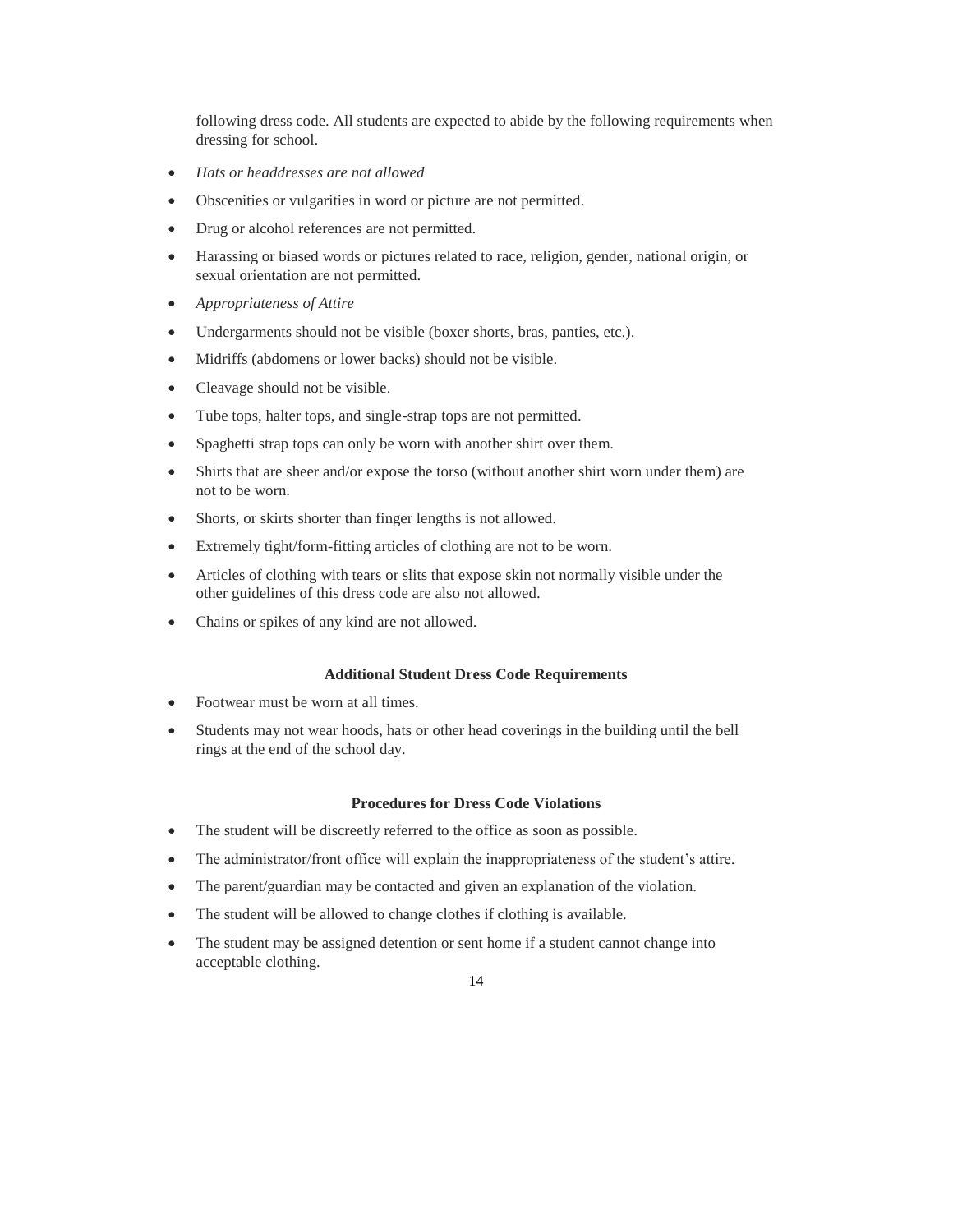• Repeat violators may result in in-school and/or off-campus suspension or asked to find an alternative education setting.

# **West Wendover High School Grading Policy**

- 1. Separate behaviors from academics to ensure that the grade accurately reflects achievement.
- 2. **Emphasize summative grades** determined by high-quality assessments aligned to standards.
- 3. **Offer relearn and recovery opportunities** in which students demonstrate learning over time.
- 4. Enter **grades** in a **timely manner.**
- 5. Students will have 5 days from the grade entry date to make up a summative assessment.
- 6. Our final policy states that 70% or more of the course grade should be derived from summative assessment grades and the remaining  $0\% - 30\%$  should be derived from formative assessments.
- 7. Minimum of **six summative assignments per semester** not including final exams.
- 8. Minimum of **twelve formative assessments per semester.**
- 9. A grade only has integrity if the assessments on which it is based are of highest quality and aligned to standards. Assessment literacy must be part of professional learning, and assessment development must be an ongoing process.
- 10. Educators are encouraged to use a four-point scale for all assignments. Teachers are not to have more than **400 points per semester.**

*Although these ten practices are the cornerstones of our philosophy, teachers still have autonomy regarding such practices as dropping the lowest grade and weighting most recent achievement.* 

## **Relearn and Recovery**

In a successfully differentiated classroom, teachers often allow students to redo work and assessments to demonstrate mastery of content (Wormeli, 2006). To support the ideals behind mastery learning, offering opportunities to relearn content that the student did not master on the first attempt is imperative.

## **Student Expectations**

Students have come to realize that the opportunity to recover from a failing grade means they still have to learn the content. Students are expected to relearn material through tutorials, face-to-face help sessions, additional practice, and more. Students have become more committed to getting it right the first time because they know that teachers aren't going to give up on them or allow them to fail.

# **Guidelines for Entering Scores into Infinite Campus – ECSD Policy – Teacher Expectations**

1. Use complete words and student/ parent-friendly language in the title and description of your assignment.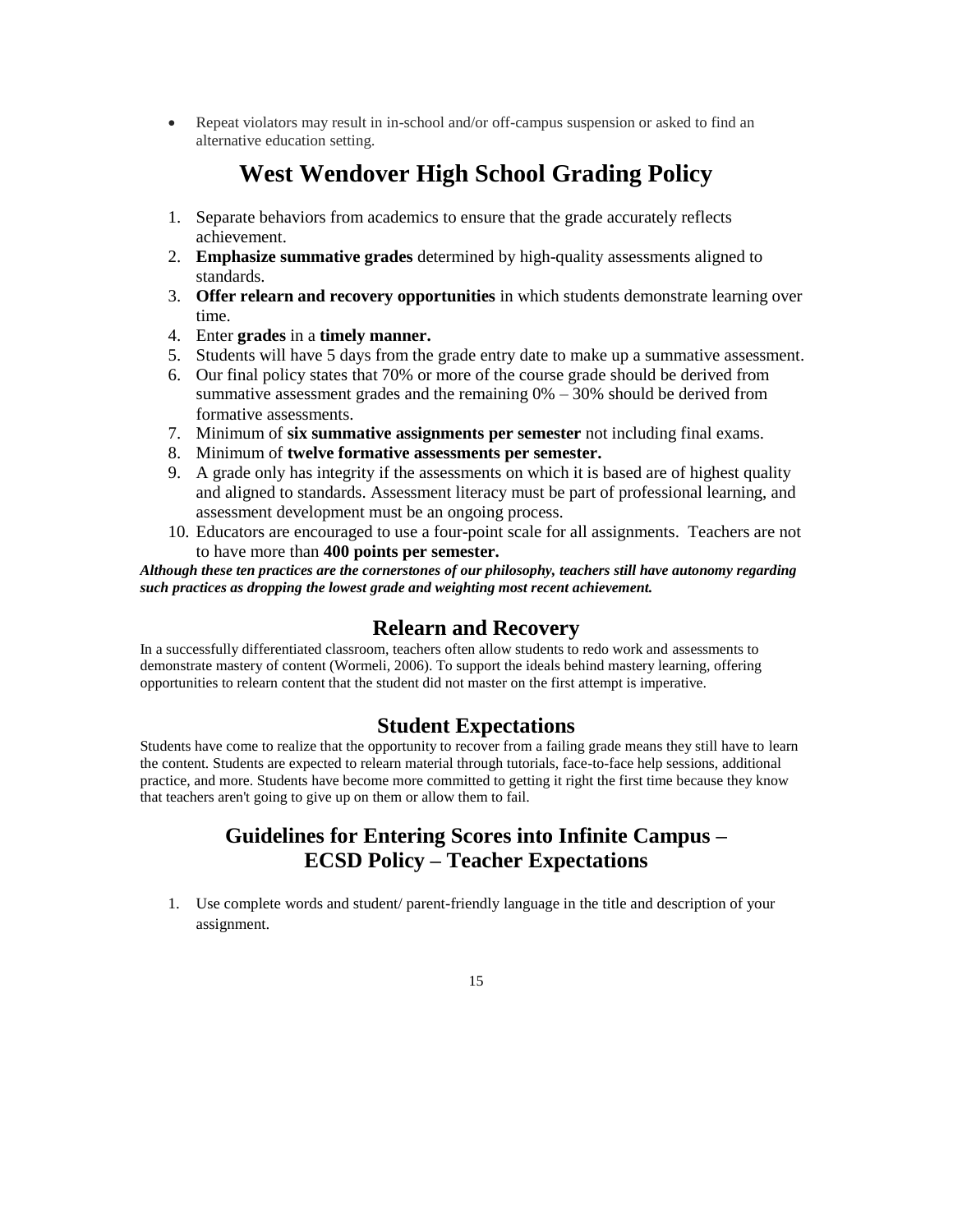- 2. **Do not enter a "0" prior to the due date of formative or summative assessments**. This will deflate the value of a student's current grade, confuse parents, and make it difficult to determine extracurricular eligibility.
- **3.** Use only **two categories for grades**
	- a. Formative (weighted must be within the 0%-30% range).
	- b. Summative (weighted must be within the 70%-100% range).
- 4. The administration as each secondary school will designate which day eligibility checks will be made each week **(Monday by 3 PM).** All formative and summative assignments that were due at least one week prior to that date must be corrected and entered into PowerSchool by noon on the day designated for eligibility checks. Larger or more complex assignments must be corrected and entered into PowerSchool within two weeks of the assignment due date.
- **5.** Only teachers are allowed to enter grades into PowerSchool. **Student access to Infinite Campus. Teacher is a violation of the acceptable use agreement and FERPA.**
- 6. Students that have been absent for any reason will have minimum of two days for each day they were absent to complete formative and summative assessments that were due while they were absent.

# **Class Rankings**

Beginning with the graduating class of 2015, high schools shall compute class ranking and grade point average using the following guidelines:

1. Class ranking shall be determined by cumulative grade point average of all classes that are applicable toward graduation requirements in Elko County. The following weights for one-half credit per semester courses will be utilized:

#### **Regular Program Weighted Classes**

| $A = 4.0$ | $A = 5.0$ |
|-----------|-----------|
| $B = 3.0$ | $B = 4.0$ |
| $C = 2.0$ | $C = 2.0$ |
| $D = 1.0$ | $D = 1.0$ |
| $F = 0.0$ | $F = 0.0$ |

Weighted classes include Honors classes, Advanced Placement classes and college classes which a student has received permission from the principal to take as dual credit. All such classes shall be noted on the student's permanent record card.

2. All courses receiving credit shall be counted in computing class rank.

3. In determining class rank, all students at a given grade level shall be included.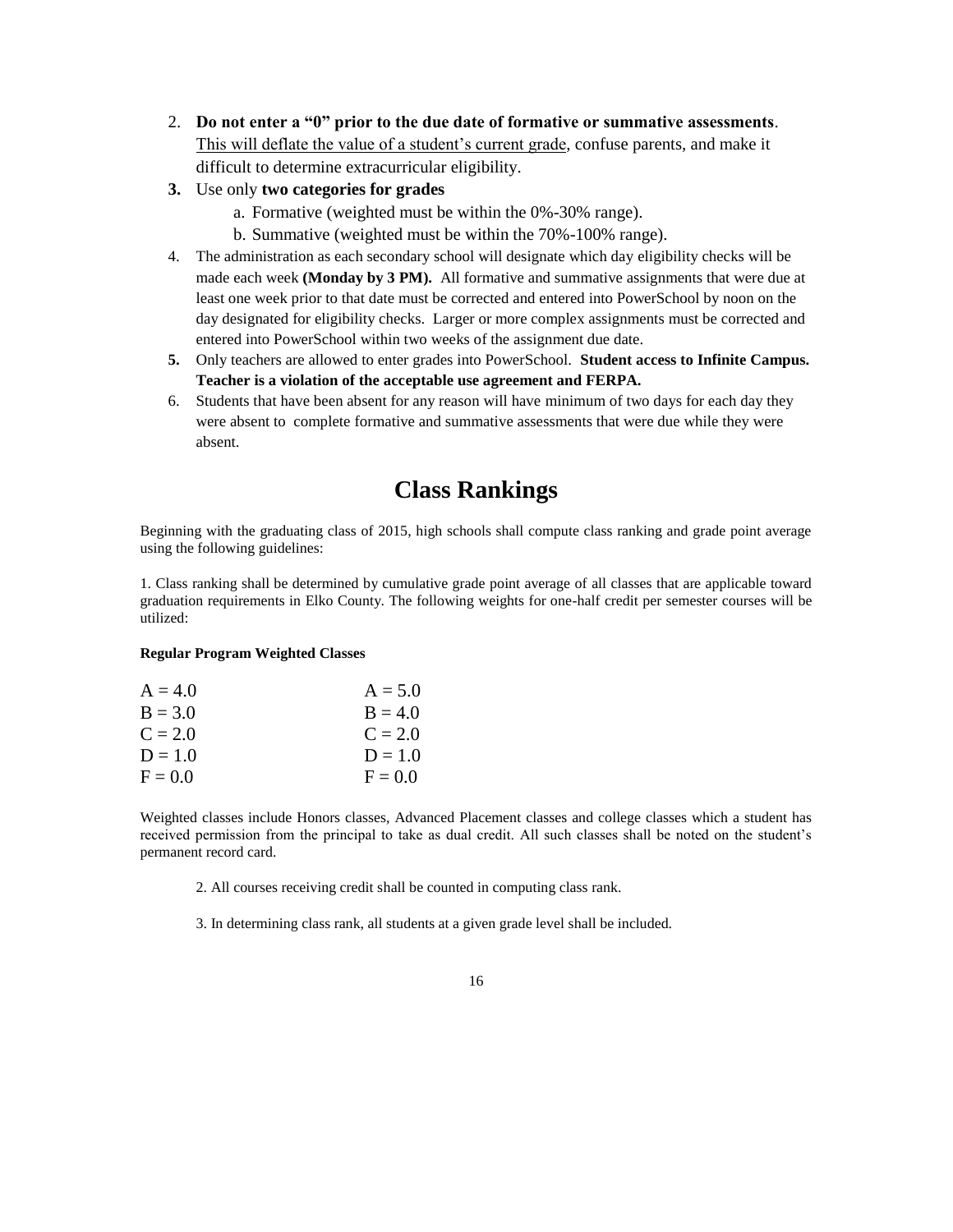4. If a student's record includes courses that are marked in nontraditional fashion - for instance, on a pass/fail or credit/no credit basis - the computation or rank-in-class shall be based on those courses with traditional grades only.

### **Class Rankings Continued**

5. Students must designate which required or elective high school course will be replaced by a dual credit course and receive approval from the principal prior to receiving dual credit.

6. Dual credit courses taken in excess of high school graduation requirements will not be accepted by the Elko County School District, placed on a student's high school transcript, or used in class ranking calculations.

7. The methods used to compute rank-in-class shall be reported to students, parents, and any authorized transcript recipient.

8. The rank-in-class information shall be released:

(1) to appropriate school personnel;

(2) at the written request or consent of the student and/or parents;

(3) in response to formal legal processes.

9. Rank-in-class shall be reported on a numerical basis.

#### 10. **Designations for valedictorian and salutatorian shall not be made**. Honor graduates will receive appropriate recognition at commencement exercises.

11. Beginning with the class of 2005, the following designation will be used to honor those graduates of each graduating class:

- Special Recognition Honors 4.0 and above
- Gold Honors Below 4.0 to 3.7
- Silver Honors Below 3.7 to 3.4
- Bronze Honors Below 3.4 to 3.0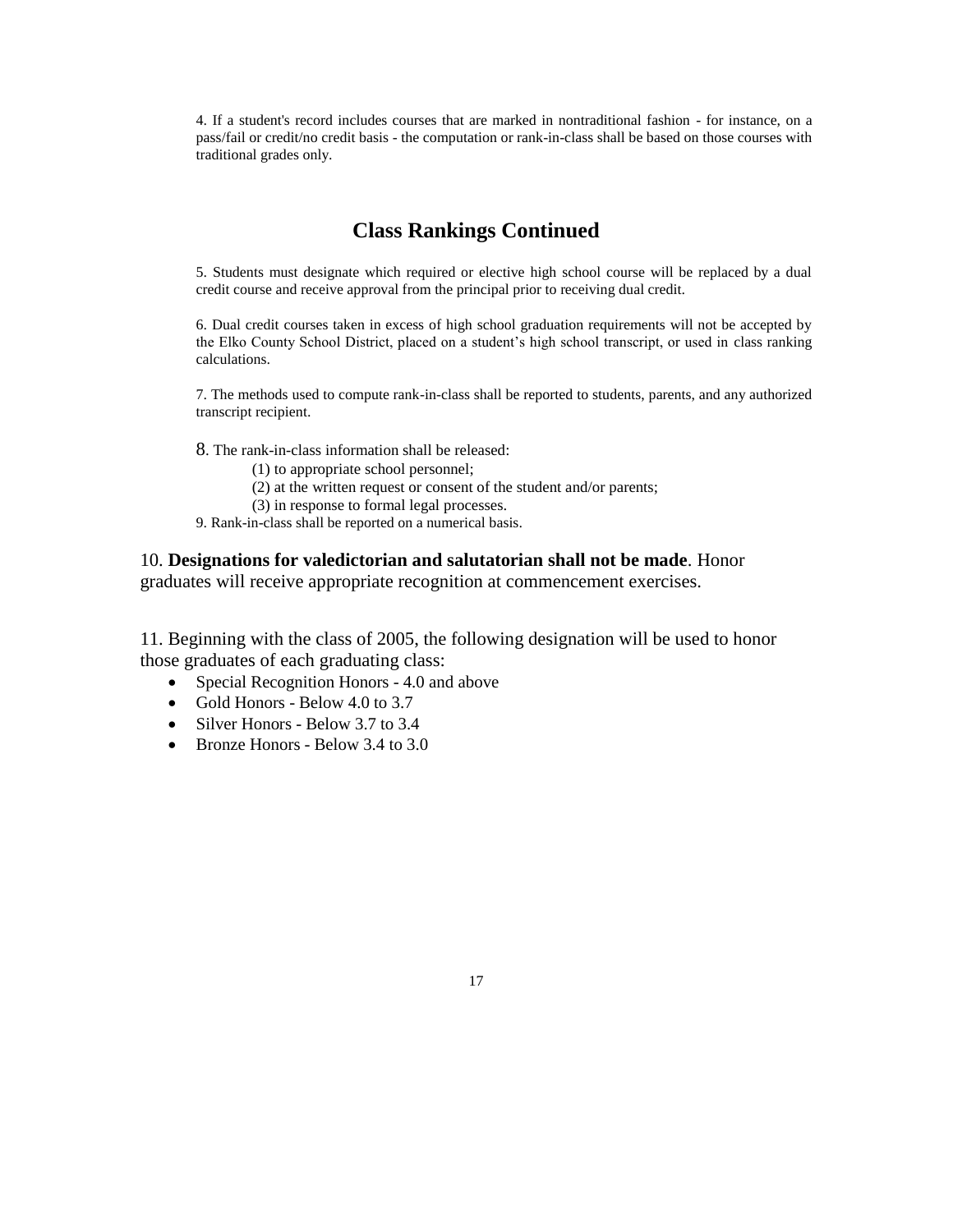## **West Wendover Sr High SchoolProgressive Discipline Plan**

Minor and Major System of Discipline – Classroom Management



# **Major and Minor System (continued on following page)**

### **Disruptive Behavior**

Keep Track on Google Docs of student Minors and Majors

**Phone Call Home on 3rd Minor given by the teacher**

Phone Call Home on or before 2<sup>nd</sup> Major is given.

Phone Call Home on or before 3<sup>rd</sup> Major is given.

Parent Meeting on or before 4<sup>th</sup> Major is given.

Phone Call Home on or before 5<sup>th</sup> Major is given.

Parent Meeting on or before 6<sup>th</sup> Major is given.

#### **4 th Minor becomes a major, results in an automatic referral.**

#### **Defiant**

ECSD Pyramid of Interventions

#### **Dangerous**

Immediate Call to Administration Fights, weapons, cutting, etc.

ECSD Pyramid of Intervention.

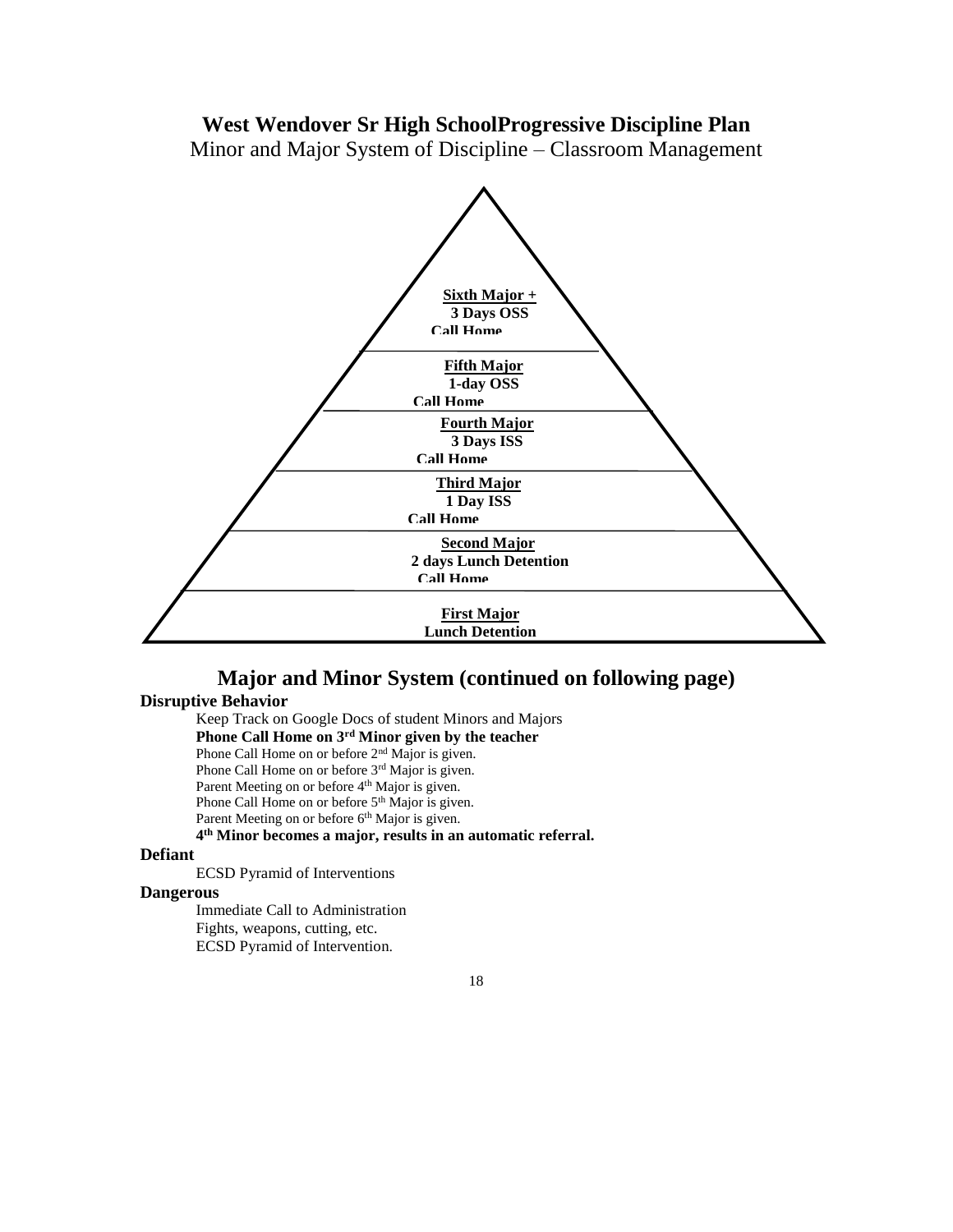| <b>Problem Behavior</b> | <b>Minor Definition</b>                               | <b>Major Definition</b>                                     |
|-------------------------|-------------------------------------------------------|-------------------------------------------------------------|
| Inappropriate           | <b>Unintentional profanity</b>                        | Swear words, racial slurs,                                  |
| language                | used as an exclamation not                            | offensive gestures, or                                      |
|                         | directed towards an                                   | sexually oriented                                           |
|                         | individual.                                           | comments directed at an                                     |
|                         |                                                       | individual.                                                 |
| Inappropriate           | <b>Inappropriate physical</b>                         | <b>Inappropriate physical</b>                               |
| contact                 | contact without intent to                             | contact with deliberate                                     |
|                         | harm, such as play                                    | intent to harm, such as                                     |
|                         | fighting.                                             | hitting, kicking, and                                       |
|                         |                                                       | fighting. (Automatic 3-day<br>OSS)                          |
|                         | <b>Non-threatening comments</b>                       | When a student does                                         |
| <b>Bullying/Teasing</b> | to other students.                                    | anything verbally,                                          |
|                         |                                                       | physically, or written to                                   |
|                         |                                                       | threaten another student.                                   |
| <b>Disruption</b>       | Any action that interrupts                            | <b>Repeated and purposefully</b>                            |
|                         | the educational process.                              | interrupting the                                            |
|                         |                                                       | educational process.                                        |
| <b>Defiance</b>         | <b>Failure to follow directions</b>                   | <b>Failure to follow directions</b>                         |
|                         | or requests.                                          | or requests on an ongoing                                   |
|                         |                                                       | basis.                                                      |
| <b>Disrespect</b>       | An incident of talking back                           | <b>Repeated incidents of</b>                                |
|                         | or rude interactions.                                 | talking back or rude                                        |
|                         |                                                       | interactions.                                               |
| <b>Property</b>         | Not using materials for<br>their intended purposes or | <b>Purposeful and repeated</b><br>destruction of materials, |
| damage/vandalism        | causing harm.                                         | school property, and things                                 |
|                         |                                                       | of monetary value.                                          |
| <b>Stealing</b>         | Theft of low-value items                              | <b>Deliberately taking</b>                                  |
|                         | with the return of the item                           | anything of high value that                                 |
|                         | to the owner. (Pencils,                               | does not belong to you, or                                  |
|                         | highlighters, etc.)                                   | not returning something of                                  |
|                         |                                                       | low value.                                                  |
| <b>Cheating</b>         | If you are caught cheating                            | If you are caught cheating                                  |
|                         | or allow someone to cheat                             | or allow someone to cheat                                   |
|                         | off of you on any formative                           | off of you on any                                           |
|                         | assignment.                                           | summative assignment/test.                                  |
|                         |                                                       | (Automatic 1-day ISS)                                       |